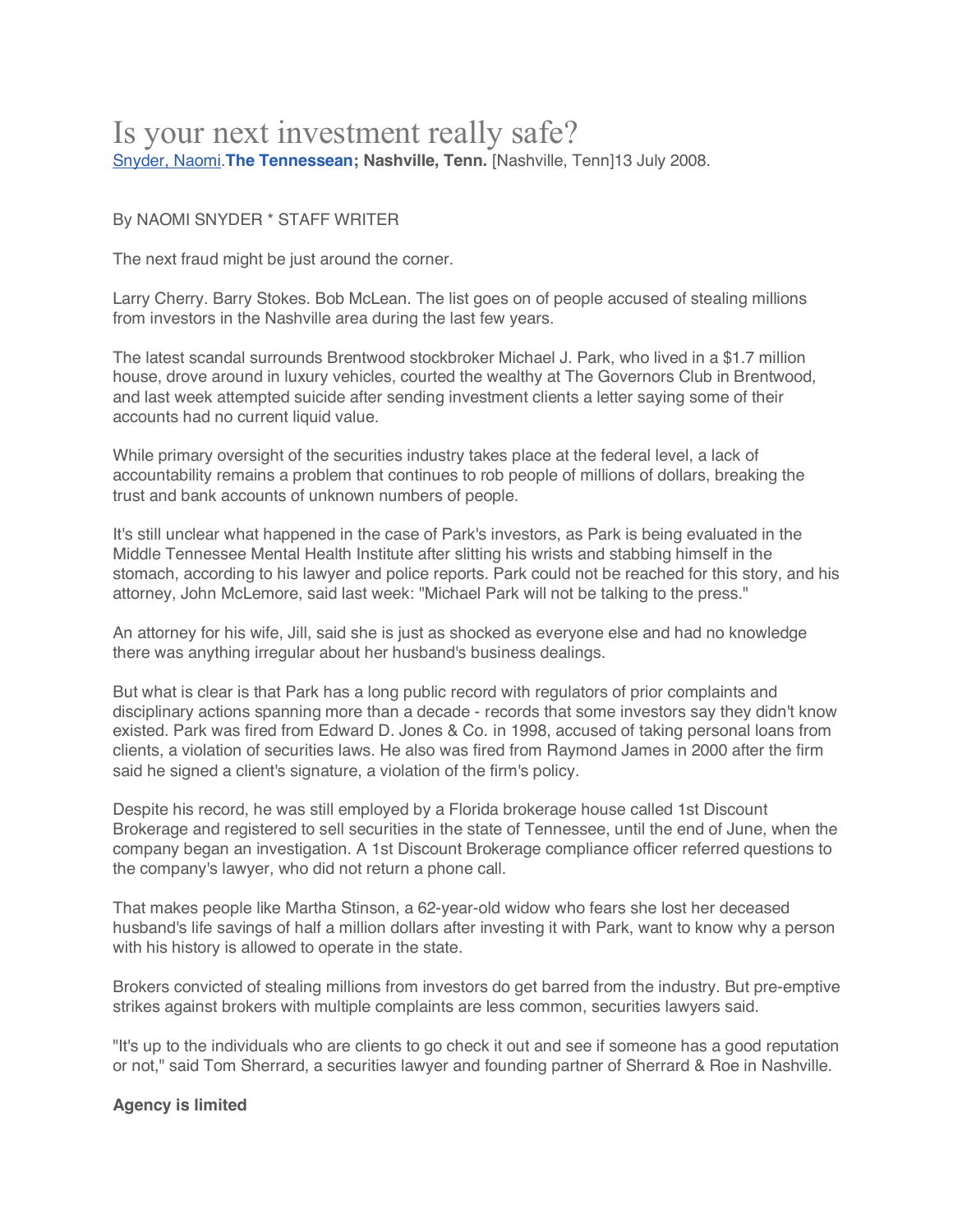He said the Tennessee Department of Commerce and Insurance, which has a securities division and registers brokers and investment advisers, is limited in its investigatory powers.

"Their securities division is a fairly small division that polices a whole host of securities law responsibilities," he said.

"It deals with all kinds of (stock) offers made in the state to determine if those are fraudulent or not. It deals with brokers and investment advisers. It has a fair amount of responsibility but is not heavily staffed and they really have to pick and choose what they do. A lot of these things never get looked at carefully."

# **Only three police state**

The securities division has only three investigators to police the entire state.

Ohio, however, has a provision in state law that allows the state to bar brokers who have a bad business reputation from selling securities to Ohio residents.

Ohio denied Park a license to sell securities in 2000, citing that reason.

"Ohio favors denial of licensure at the front end of the process, rather than allowing individuals to cause harm to Ohio investors," said Dennis Ginty, a spokesman for the Ohio Department of Commerce.

Dale Clements, the chief of enforcement for the securities division of the Tennessee Department of Commerce and Insurance, said his department has to have more specific grounds for denying or revoking a license than bad business reputation.

Daphne Smith, the assistant commissioner over the department, said the state couldn't discuss investigations but that it never filed a public complaint to revoke or deny Park's registration.

"You can't draw (from that) that nothing was being done," she said. "We can't comment."

#### **Why did this happen?**

But Stinson wonders why the brokerage house continued to employ Park and why regulators didn't stop him.

"Why was he allowed to do this to people?" Stinson asked.

Stinson says she invested more than a half-million dollars with Park, all of her deceased husband's savings from a lifetime of work at a printing company.

Stinson said her husband began investing with Park several years ago, when he was 59. He retired a few years later and died shortly thereafter of brain cancer.

Stinson said she had no idea there was a way to check records of brokers. She wonders of the many players involved - the state, federal regulators and the company that employed Park - who can be held accountable.

"I'm left broke and sick," she said.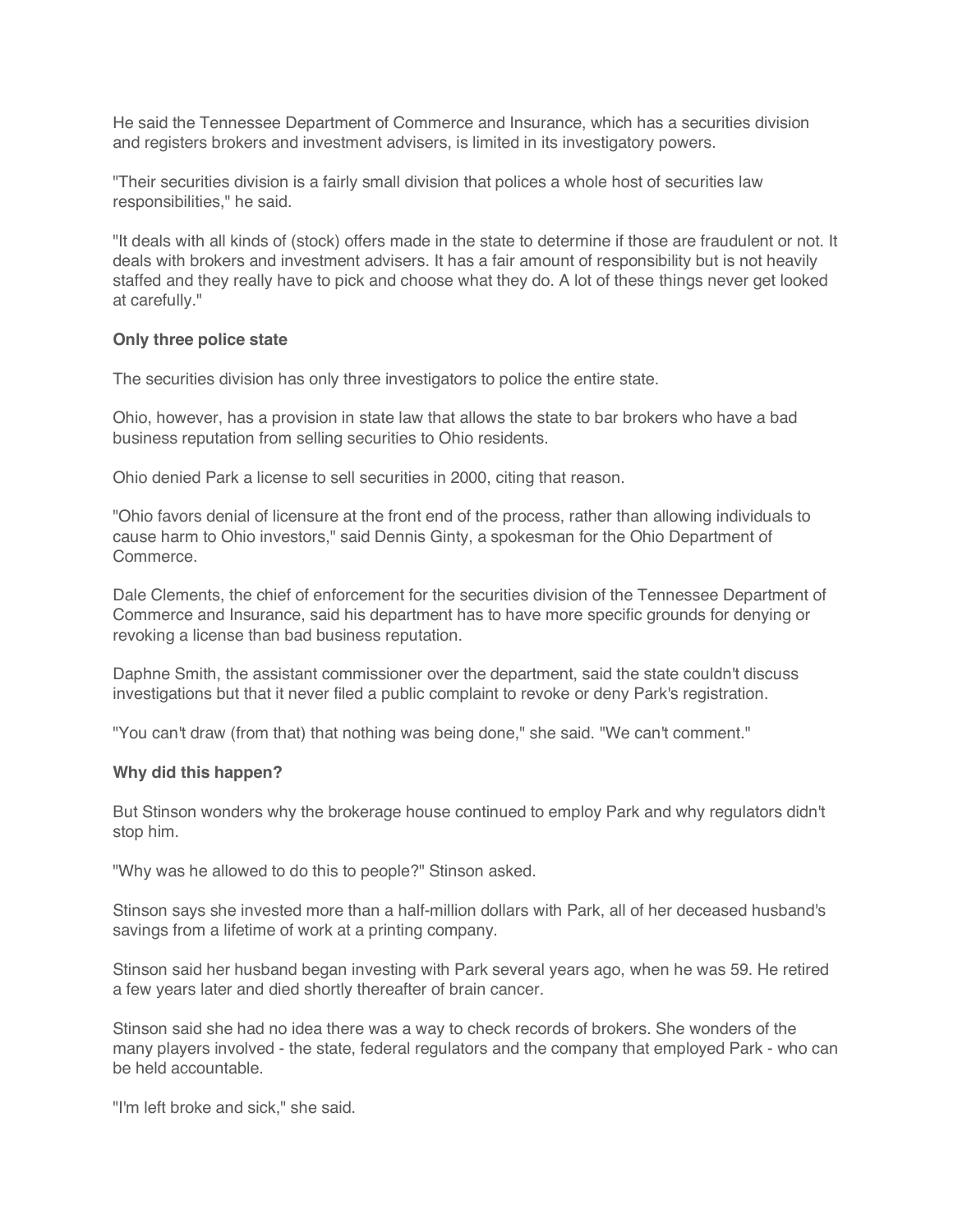"Why do we have these agencies? Why are we paying their salaries if they can't protect us? I don't think he should have been around anyone's money."

Securities lawyers and brokers say there are plenty of industry regulations covering their behavior and a huge amount of easily accessible public information about a broker or firm's background.

The industry's Financial Industry Regulatory Authority, or FINRA, has a complete file available free online for Park and 1st Discount Brokerage.

#### **Park listed a conviction**

In fact, Park had to list a 1989 shoplifting conviction from Tower Records on his broker record. He described the episode as a college "fraternity prank" and explained that he was drunk.

John Russell, a Brentwood broker for Securities Service Network, who shared a floor in the same office building as Park, said it's easier for investors to find past misdeeds about brokers than for patients looking for complaints against doctors.

"There is so much oversight in this industry," he said. "Our e-mails are monitored. Our brokerages get audited. We have an incredible amount of oversight."

Russell said the problem is that investors fail to do research on brokers.

"The reality is, most people don't check," he said. "You cannot legislate people that are immoral. There are unethical people that are going to find a way to do things."

Securities lawyers said more of the responsibility for broker oversight falls on the federal level than the state level, primarily on the Securities and Exchange Commission and FINRA, the industry's selfregulatory arm.

FINRA was created last year with the merger of the National Association of Securities Dealers and the regulatory arm of the New York Stock Exchange.

#### **Brokerages carry weight**

Those agencies, in turn, put weight on brokerages to monitor their brokers.

In fact, the NASD fined 1st Discount Brokerage \$12,500 back in 2004 for failing to monitor the outside business activities of a broker named Charles Parsons, who was sending out misleading and exaggerated claims about Pink Sheet stocks to clients, according to the agency.

Park began working for 1st Discount Brokerage in 2002, according to his record.

#### **Investors have duty**

Sharon Kolb, a securities lawyer for Baker, Donelson, Bearman, Caldwell & Berkowitz in Nashville, said federal regulators put much of the responsibility on the brokerage houses to monitor their own.

She couldn't discuss the particulars of Park's case but said investors also carry a lot of the responsibility of checking out their own brokers.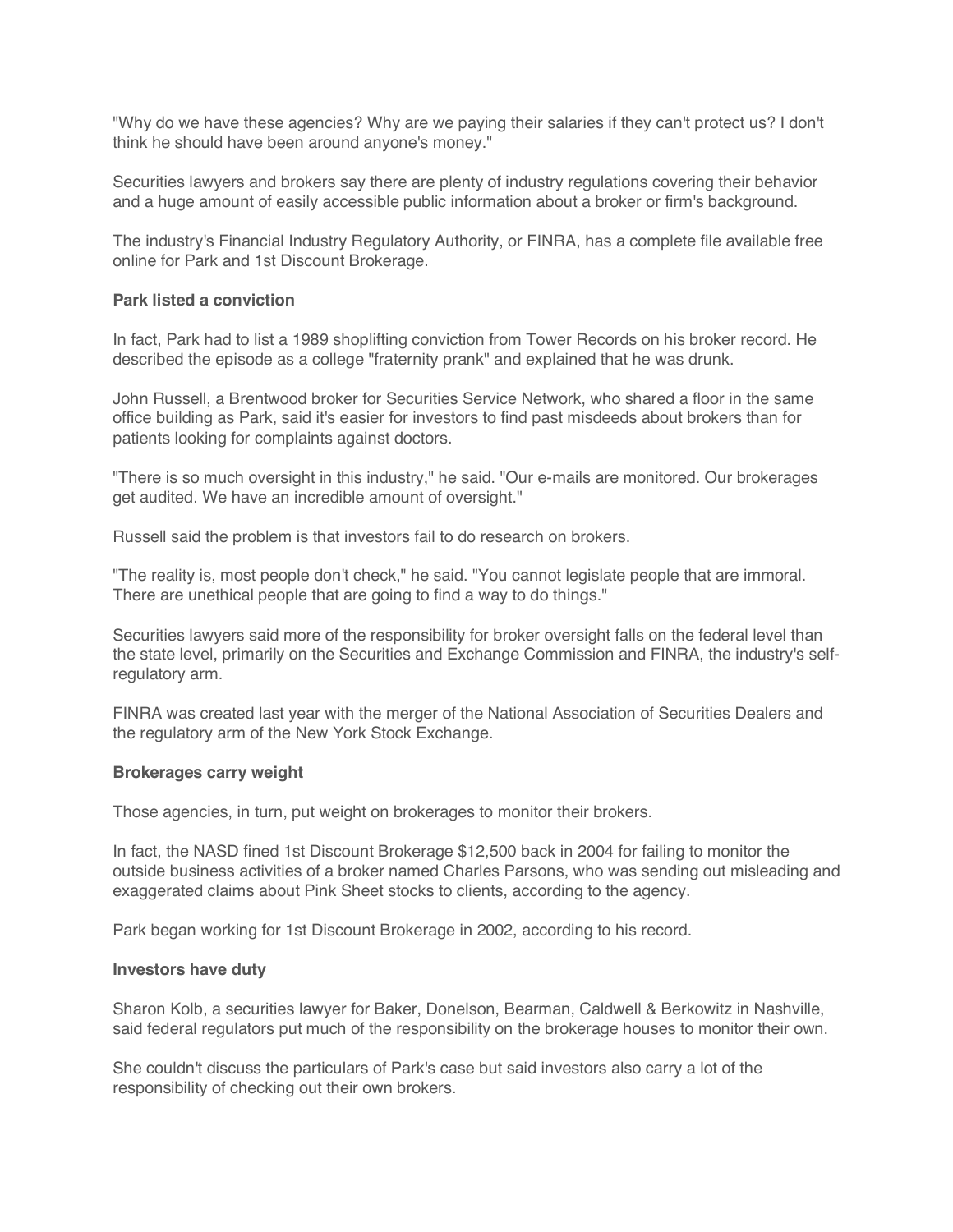"They need to do their due diligence," Kolb said. "Any time you're writing a check for investments, you need to understand where it's going and how it's regulated."

Such advice is small comfort to Stinson. She said she got a letter from 1st Discount Brokerage recently telling her she had a little more than \$40,000 in her account. She says her account was supposed to have more than \$500,000.

"It's gone," she said. "I don't know where to turn or what to do."

Contact Naomi Snyder at 259-8284 or nsnyder@tennessean.com.

Closer Look

# LARRY CHERRY

Sentenced to probation in 2004 after he pleaded no contest to a felony charge of failing to register as a securities broker. Cherry took investors' money and put it in a failed bar. "It was never found that Cherry got any of it," said his defense attorney, Sam Wallace.

# BOB McLEAN

Committed suicide last fall after he was accused of taking close to \$50 million from investors. He was not registered as a broker and was taking loans from clients, saying he was investing their money in stock options and foreign currencies.

# MICHAEL PARK

Took millions to invest in the stock market. Last week, it was still unclear where the money went. Park told clients that some accounts have "no current liquid value." Park is in a mental health facility after a suicide attempt last week.

#### BARRY STOKES

In jail awaiting trial on multiple felony counts, including theft and wire fraud after being accused of stealing millions from clients' retirement accounts. The trial has been delayed multiple times and is scheduled for September.

# AVOID THE NEXT INVESTMENT SCAM

How do I research my broker's record?

FINRA has an easy-to-use broker check on its Web site at finra.org. You also can call the Tennessee Department of Commerce and Insurance's securities division and request the broker's full record from the CRD, or central registration depository, which is operated by FINRA. You can call the state at 741-2947.

# What if I have an investment adviser?

Your investment adviser must be registered with the state or the Securities and Exchange Commission. Do a search for your adviser's name and the firm's name on the SEC's Web site at sec.gov. If the adviser isn't listed, try calling the state at 741-2947.